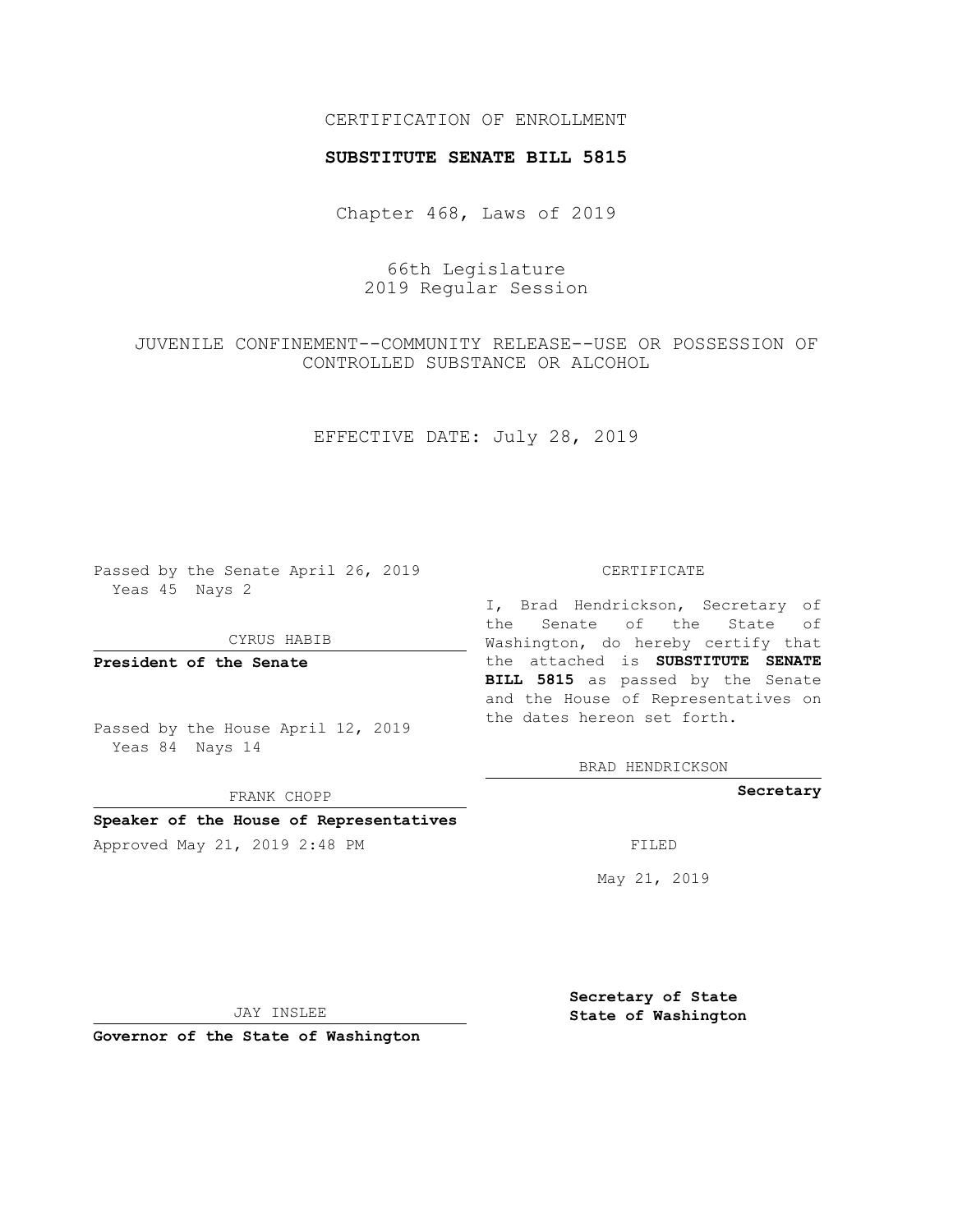#### **SUBSTITUTE SENATE BILL 5815**

AS AMENDED BY THE HOUSE

Passed Legislature - 2019 Regular Session

## **State of Washington 66th Legislature 2019 Regular Session**

**By** Senate Human Services, Reentry & Rehabilitation (originally sponsored by Senators Nguyen, Darneille, Wilson, C., Saldaña, Das, Keiser, and Kuderer)

READ FIRST TIME 02/21/19.

1 AN ACT Relating to individuals placed in minimum security status 2 by the department of children, youth, and families; and amending RCW 3 13.40.205 and 72.05.405.

4 BE IT ENACTED BY THE LEGISLATURE OF THE STATE OF WASHINGTON:

5 **Sec. 1.** RCW 13.40.205 and 2002 c 175 s 26 are each amended to read as follows:6

 (1) A juvenile sentenced to a term of confinement to be served under the supervision of the department shall not be released from the physical custody of the department prior to the release date established under RCW 13.40.210 except as otherwise provided in this 11 section.

 (2) A juvenile serving a term of confinement under the supervision of the department may be released on authorized leave from the physical custody of the department only if consistent with 15 public safety and if:

16 (a) Sixty percent of the minimum term of confinement has been 17 served; and

18 (b) The purpose of the leave is to enable the juvenile:

19 (i) To visit the juvenile's family for the purpose of 20 strengthening or preserving family relationships;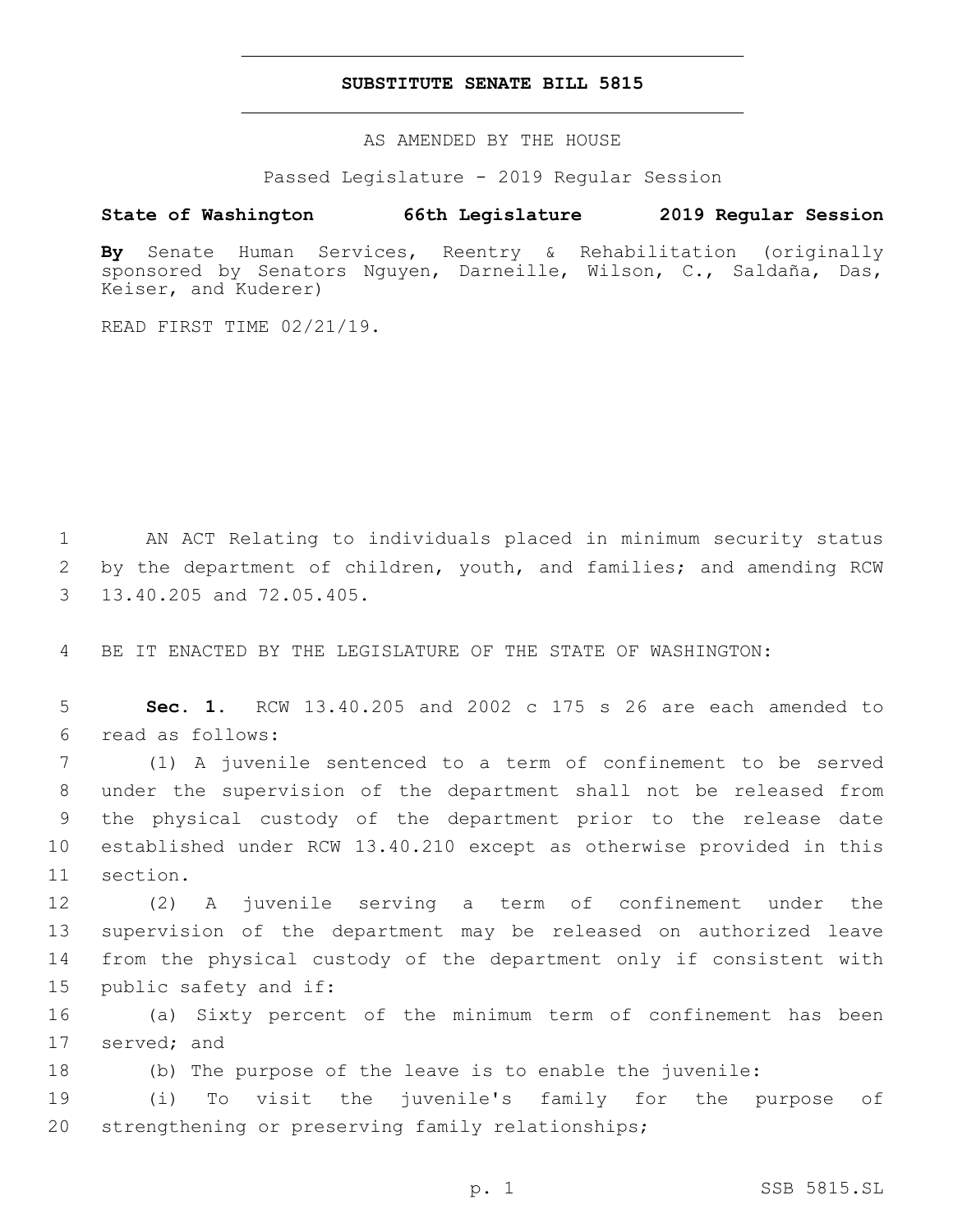(ii) To make plans for parole or release which require the juvenile's personal appearance in the community and which will facilitate the juvenile's reintegration into the community; or

 (iii) To make plans for a residential placement out of the juvenile's home which requires the juvenile's personal appearance in 6 the community.

 (3) No authorized leave may exceed seven consecutive days. The total of all pre-minimum term authorized leaves granted to a juvenile prior to final discharge from confinement shall not exceed thirty 10 days.

 (4) Prior to authorizing a leave, the secretary shall require a written leave plan, which shall detail the purpose of the leave and how it is to be achieved, the address at which the juvenile shall reside, the identity of the person responsible for supervising the juvenile during the leave, and a statement by such person acknowledging familiarity with the leave plan and agreeing to supervise the juvenile and to notify the secretary immediately if the juvenile violates any terms or conditions of the leave. The leave plan shall include such terms and conditions as the secretary deems appropriate and shall be signed by the juvenile.

 (5) Upon authorizing a leave, the secretary shall issue to the juvenile an authorized leave order which shall contain the name of the juvenile, the fact that the juvenile is on leave from a 24 designated facility, the time period of the leave, and the identity of an appropriate official of the department to contact when necessary. The authorized leave order shall be carried by the 27 juvenile at all times while on leave.

 (6) Prior to the commencement of any authorized leave, the secretary shall give notice of the leave to the appropriate law enforcement agency in the jurisdiction in which the juvenile will reside during the leave period. The notice shall include the identity of the juvenile, the time period of the leave, the residence of the juvenile during the leave, and the identity of the person responsible 34 for supervising the juvenile during the leave.

 (7) The secretary may authorize a leave, which shall not exceed forty-eight hours plus travel time, to meet an emergency situation such as a death or critical illness of a member of the juvenile's family. The secretary may authorize a leave, which shall not exceed the period of time medically necessary, to obtain medical care not available in a juvenile facility maintained by the department. In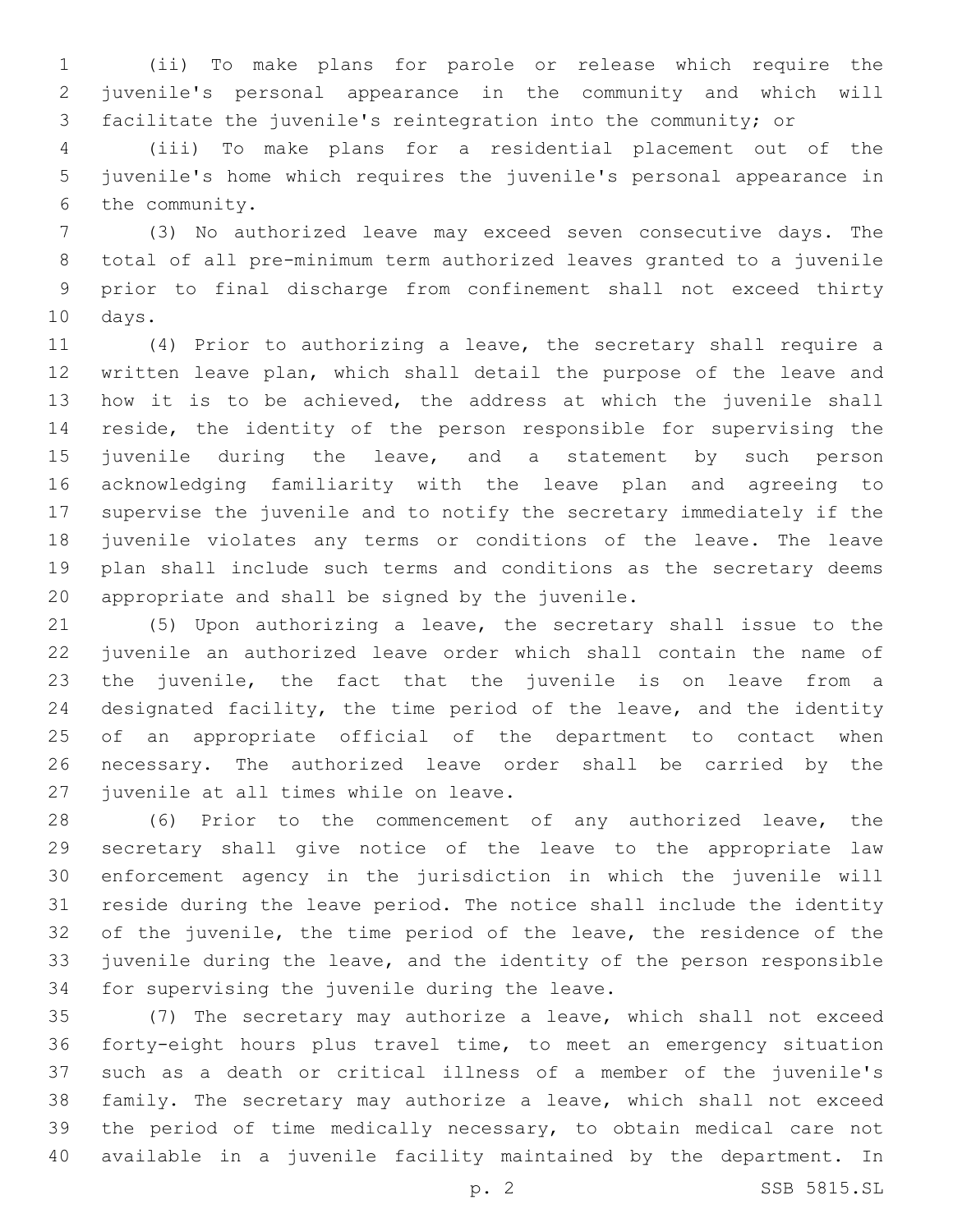cases of emergency or medical leave the secretary may waive all or 2 any portions of subsections  $(2)$   $(a)$ ,  $(3)$ ,  $(4)$ ,  $(5)$ , and  $(6)$  of this 3 section.

 (8) If requested by the juvenile's victim or the victim's immediate family, the secretary shall give notice of any leave to the victim or the victim's immediate family.6

 (9) A juvenile who violates any condition of an authorized leave plan may be taken into custody and returned to the department in the same manner as an adult in identical circumstances.

 (10) Notwithstanding the provisions of this section, a juvenile placed in minimum security status may participate in work, educational, community restitution, or treatment programs in the community up to twelve hours a day if approved by the secretary. Such 14 a release shall not be deemed a leave of absence. This authorization may be increased to more than twelve hours a day up to sixteen hours 16 <u>a day if approved by the secretary and operated within the</u> department's appropriations.

 (11) Subsections (6), (7), and (8) of this section do not apply 19 to juveniles covered by RCW 13.40.215.

 **Sec. 2.** RCW 72.05.405 and 1998 c 269 s 6 are each amended to 21 read as follows:

 The department shall adopt an infraction policy for juveniles placed in community facilities. The policy shall require written documentation by the department and service providers of all infractions and violations by juveniles of conditions set by the department. Any juvenile who commits a serious infraction or a 27 serious violation of conditions set by the department ((shall)) must be returned to an institution. The secretary shall not return a juvenile to a community facility until a new risk assessment has been completed and the secretary reasonably believes that the juvenile can adhere to the conditions set by the department. The department 32 ((shall)) must define the terms "serious infraction" and "serious 33 violation" in rule ((and shall include but not necessarily [be] 34 <del>limited to</del>)), which must include the commission of any criminal 35 offense( $(\tau$  any)) excluding unlawful use or possession of a controlled 36 substance( $\frac{1}{1}$  and any)) or use or possession of an alcoholic beverage. The department shall adopt and implement rules based on empirically validated best practices to appropriately address offenses involving unlawful use or possession of a controlled substance and unlawful use